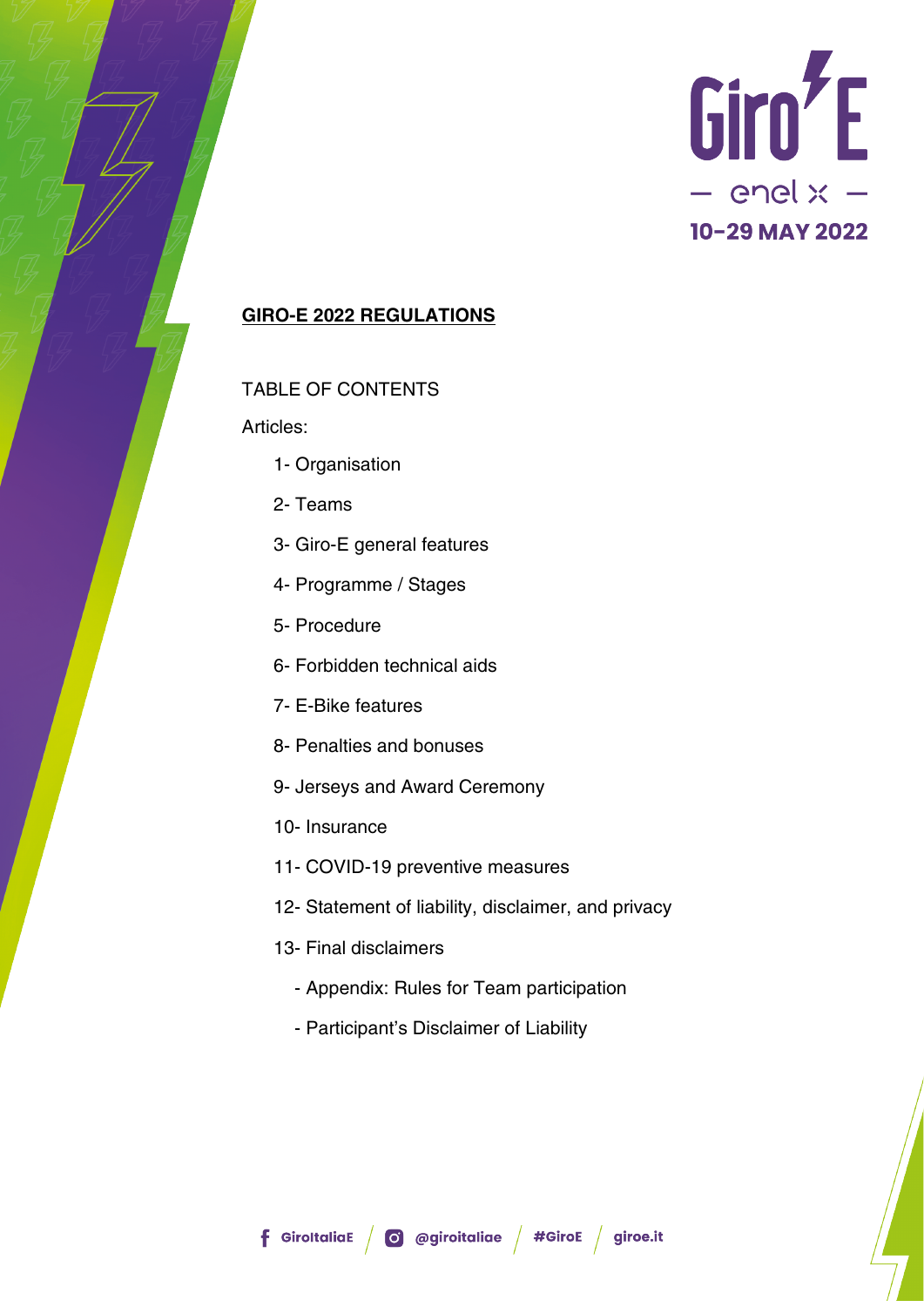

## **1. ORGANISATION**

The GIRO-E 2022 is a cycle-touring event registered on the Italian Cycling Federation calendar as a national event that is organised by RCS Sport Spa during the Giro d'Italia along the same roads. The GIRO-E organisational team manages all the logistical and organisational aspects.

The event is held in May, in the same period of the Corsa Rosa. The start will be in Sicily, at the same time as Stage 4 of the Giro d'Italia.

Participation is restricted to properly registered Teams.

## **2-TEAMS**

See the Annex for the rules governing the participation of the Teams.

### **3- GIRO-E GENERAL FEATURES:**

The GIRO-E is an e-bike experience that aims to enable all bicycle lovers, amateur cyclists, or former professionals to enjoy the experience of travelling the roads of the Giro d'Italia on the same days as the Corsa Rosa. Riders who are contracted to UCI World Teams, UCI Professional Continental Teams and UCI Continental Teams are not allowed to participate. Riders who are contracted to UCI Women's Teams are allowed to participate with a maximum of 3 athletes per team.

The whole peloton rolling all together covers the entire stage, except in given sections where all the participants will undergo several regularity trials with their Team.

The event is held using only and exclusively pedal-assisted bicycles provided by the participant's own Team.

Each stage may have route sections either open or closed to traffic. In the former case, the highway code will be in force; in the latter, however caution is recommended. The organisation will provide any specific information for each stage. Along the entire itinerary, the participants will be escorted by the organisation's vehicles, the Highway Patrol, and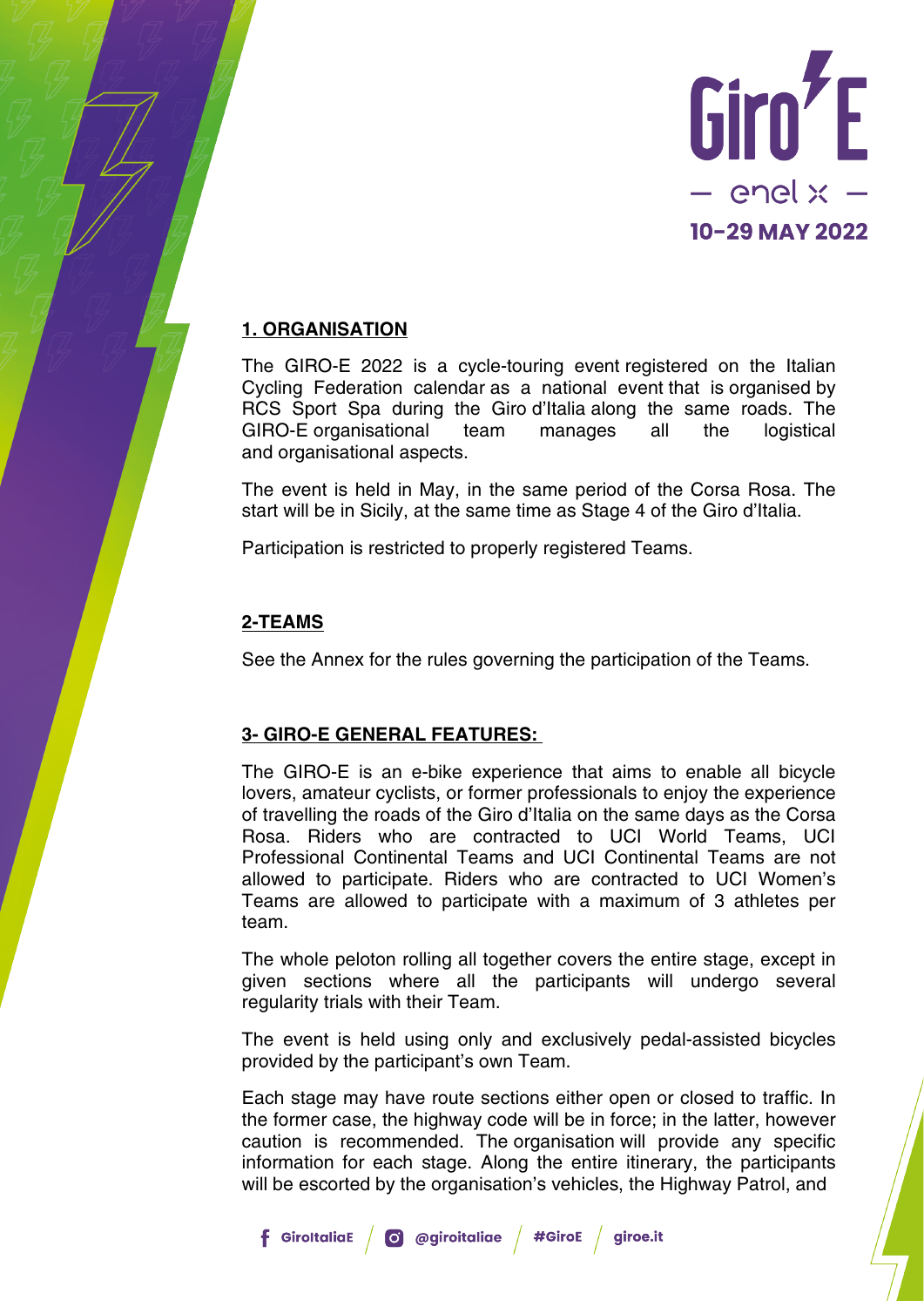

the race marshals to facilitate the stage unfolding. In the convoy an adequate medical and first aid service is provided.

The Organisation reserves the right to make changes or variations to these Regulations as the event is underway. Any change will be notified during the management meetings scheduled during the event itself.

## **4- PROGRAMME / STAGES:**

Preliminary operations are scheduled on 9 May in Catania, including:

- Press conference and team presentation
- Management Meeting with the Team Managers and Coaches-captains
- Training for team car drivers and following vehicles

The GIRO-E kicks off on Tuesday, 10 May from Catania or a neighbouring town. The final stage is in Veneto with the grand finish in Verona on 29 May. On the final day a time trial stage is scheduled.

During the stages there are no stops, unless specific decisions that will be notified by the organisation.

Details with plans, itinerary timetables, route, and profiles are published in the GIRO-E Road Book that will be handed out during the first management meeting.

Each stage is expected to be completed approximately an hour / an hour and a half before the arrival of the Giro d'Italia, according to the itinerary timetable.

The Organisation reserves the right to cancel, suspend or modify a stage for safety reasons, in the event of: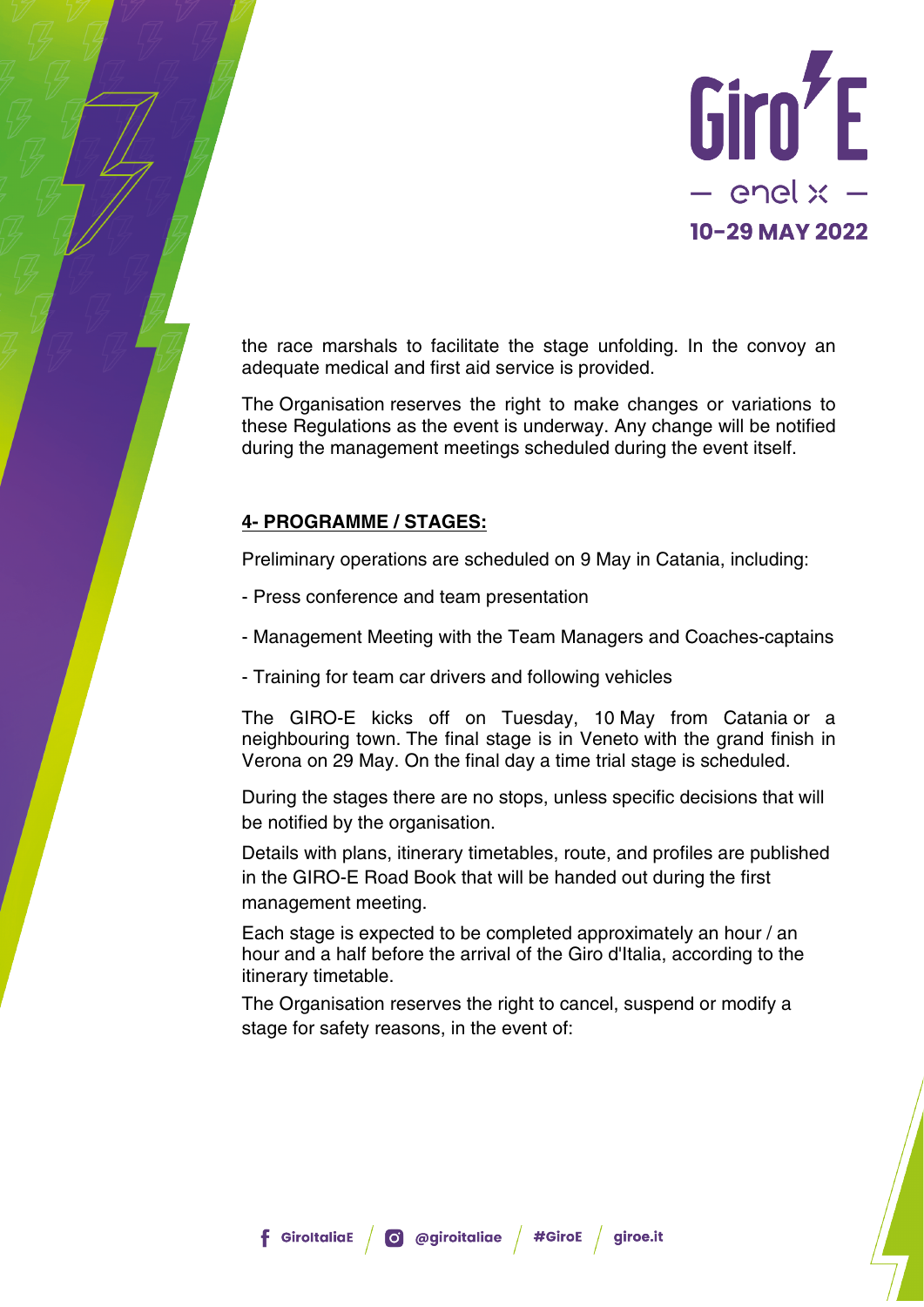

- Delays on the Itinerary Timetable
- Adverse weather conditions
- Dangerous security conditions due to demonstrators or protesters
- An accident or injury to a participant
- Any other situation that could compromise the safety of the race
- Covid-19 preventive measures

### **5-PROCEDURE:**

The stages will cover the same route designed for the Giro d'Italia, though from a different start city. As it is a non-competitive cycling event with some regularity sections, the longest stages will be 105km-long, from the start proper to the finish, regardless of any neutralized sections.

Some start cities might be not included in the Giro d'Italia route. This will imply a connecting section of the itinerary to enter the Giro d'Italia route.

Riders must meet at the Team paddock in the start city compulsorily at least 2 hours before the time of the scheduled line-up. In the paddock area there will also be the organisation's gazebo for all the preliminary operations (getting accreditations, plates, participant kits).

The entire Teams must show up at the podium in the start village for the team presentation and the sign-on at the time and in the order indicated by the organisation daily.

The stages are either Mass Start Stages or Time Trial Stages.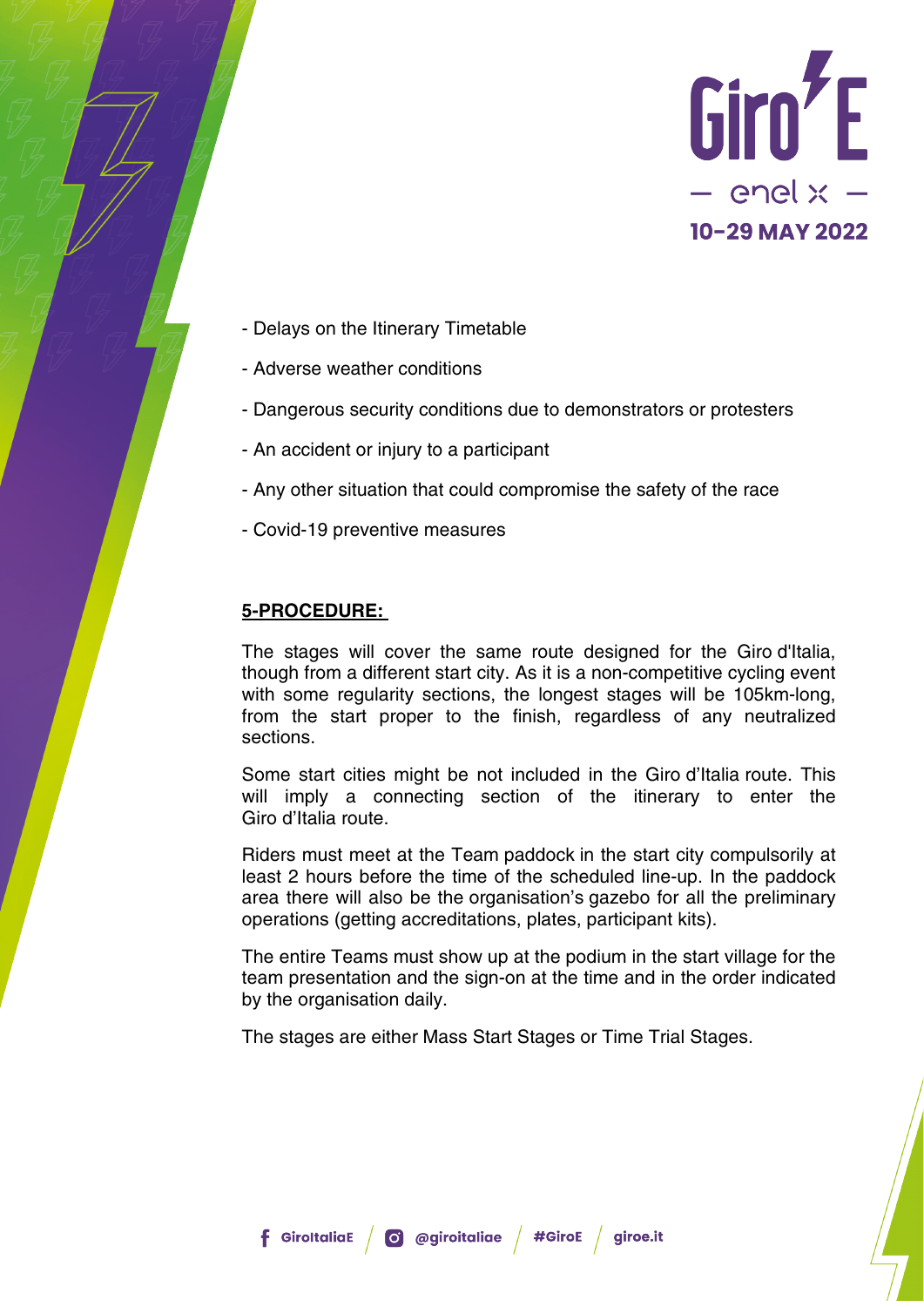

## IN THE MASS START STAGES the following trials are included:

### - **Team Regularity Trials:**

All the teams with all their riders will have to carry out one or more regularity trials on the stage course. The organisation will provide the average values to each Team Manager each morning, together with the timetable indicating the start and end of each trial. The Team that comes closest to the assigned average values will win that day's regularity trial. The times of all members of each Team will be taken into consideration.

## - **Mixed Regularity Trial**

In this trial, the Coach-captain will have a different average value than the rest of the team. The classification is determined by the combines team/coach-captain classification.

## - **Timed Trial**

The Team will have to cover a given section within a set time.

### - **Finish Sprint**

The Coach-captains of each Team will sprint to the stage finish line each day. This trial is not included in the general classification and no specific jersey is awarded.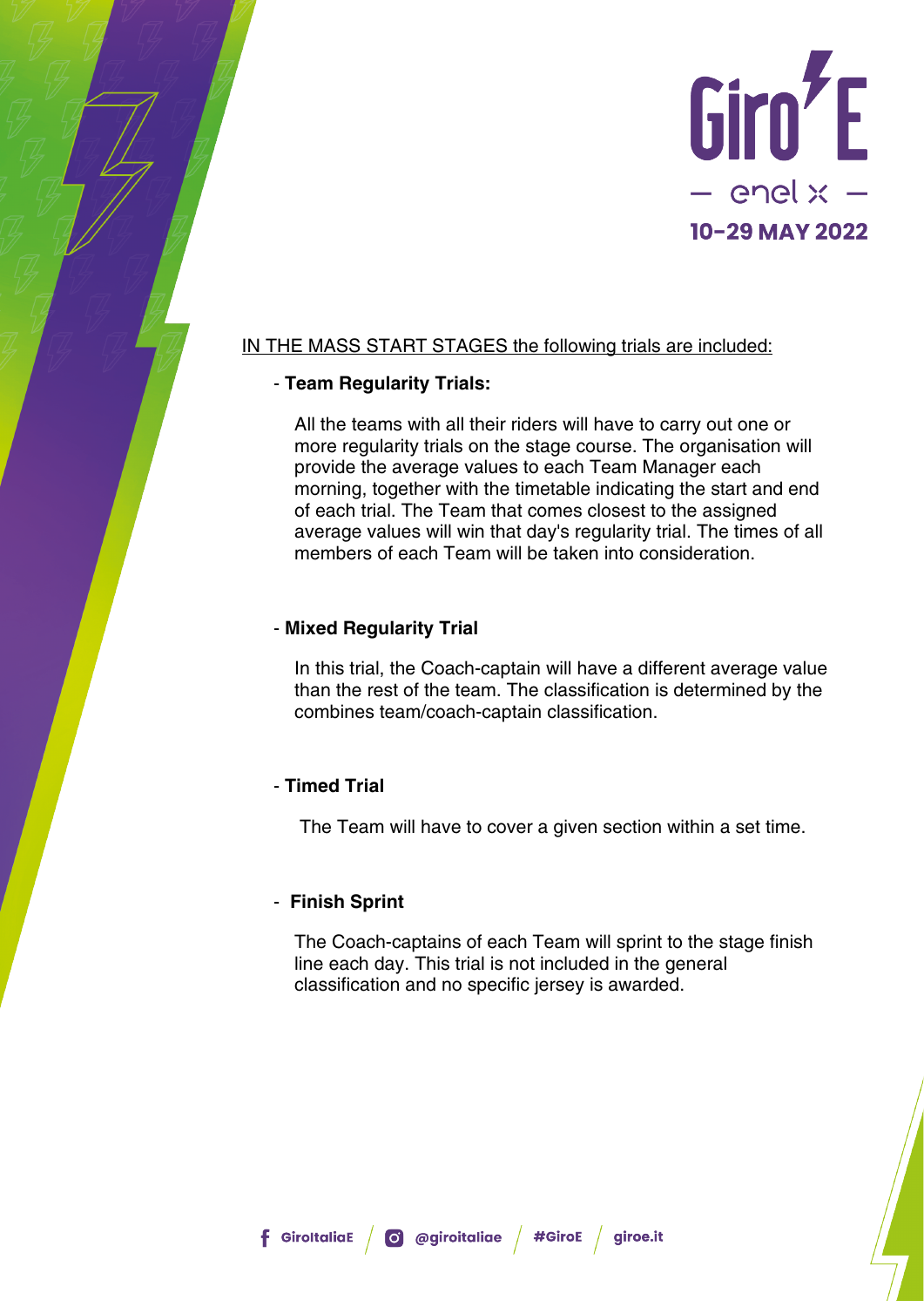

## TIME TRIAL STAGES:

### - **Team Regularity Trials**

Each team will have to complete the entire route of the time trial stage keeping the average speeds indicated by the Organiser. The average speeds may differ in the different sections of the route.

## **6- E-BIKE FEATURES**

Each team must use approved assisted-pedal bicycles (road E-Bike and/or E-Gravel Bike) in compliance with the regulations in force. MTBs are not allowed.

Only CE certified E-bikes that comply with Italian and European laws and the Italian Cycling Federation regulations are admitted. The manufacturers must send all the documents in advance to the Organisation.

*EU Directive 2002/24/EC defines e-bikes as vehicles "equipped with an auxiliary electric motor having a maximum continuous rated power of 0.25 kW, of which the output is progressively reduced and finally cut off when the vehicle reaches a speed of 25 km/h, or sooner, if the cyclist stops pedalling."*

The Organisation reserves the right to carry out random checks on the participants' bicycles and to apply penalties/sanctions in the event of anomalies.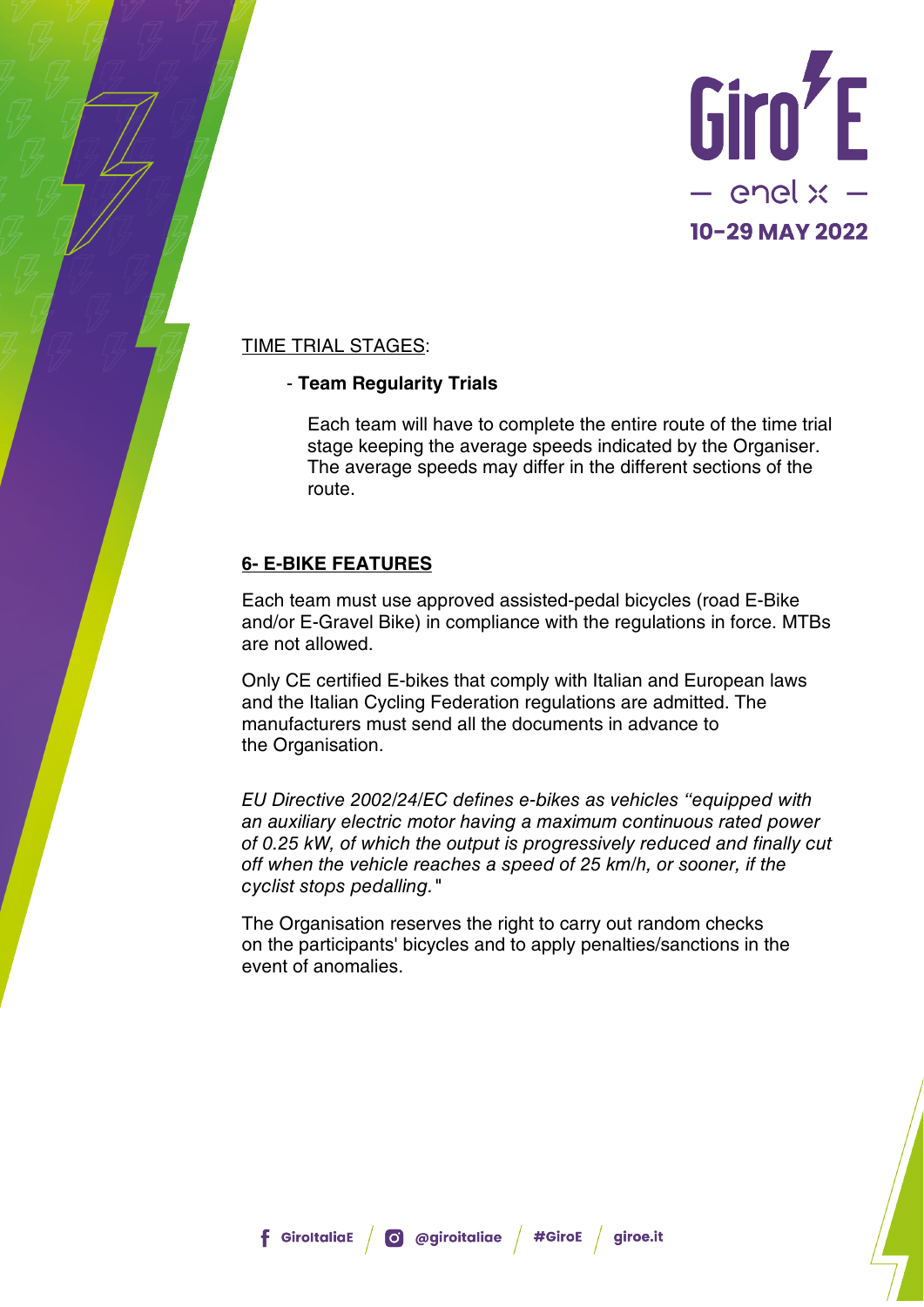

## **7- FORBIDDEN TECHNICAL AIDS:**

During each stage, unless otherwise indicated by the Race Management, the use of the following is forbidden:

- All devices (smartphone, cameras, etc.) that are not attached to the bike or some other support (e.g., helmet)

- Applications for increasing motor performance
- Any item or equipment that might produce a dangerous situation

All transgressions will result in penalty points for the Team.

# **8- PENALTIES/BONUSES**

- PARTICIPANTS: Penalty points will be applied to those who do not comply with the instructions provided by the Jury (speed, stops, use of forbidden equipment, incorrect behaviour during the race, etc.), at the sole discretion of the Event Director. **Serious irregularities may also result in the disqualification of the riders.**
- BATTERY: During regularity trials, special trials and finish sprints, it is strictly forbidden to remove the battery from the bicycle to lighten it. If this occurs, penalties and relegations in the classification will be applied. The replacement of a discharged or not-working battery with a charged battery or by using an external power unit is allowed.
- TEAMS: Penalty points will be applied to incomplete teams at each stage start, per missing participant. Penalties are not applied if a rider withdraws during the stage after rolling for at least 10 km of the course.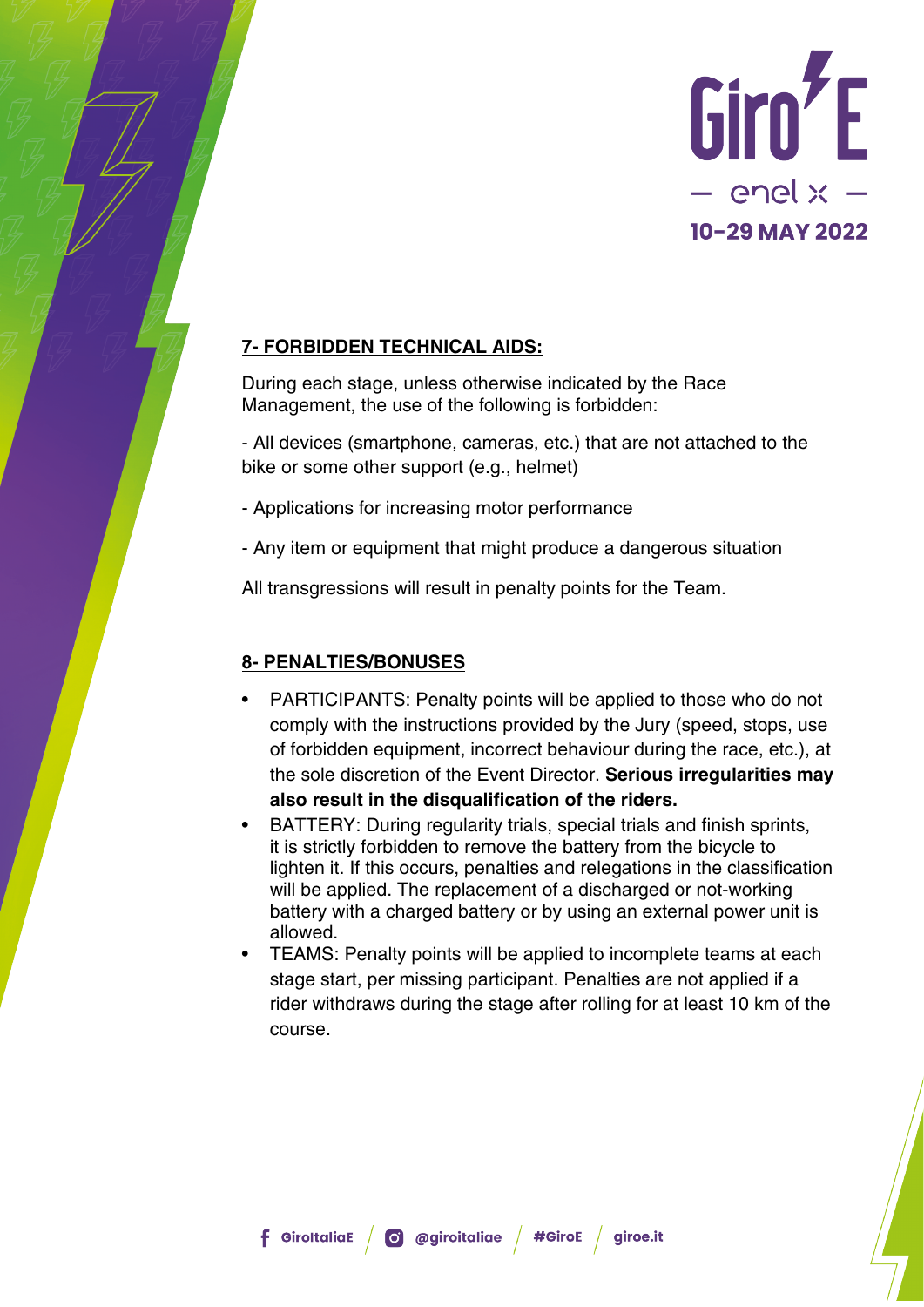

## **9- JERSEYS AND AWARD CEREMONY**

The rankings have a purely symbolic value, as it is not a competition.

There will be 6 jerseys awarded on each stage. The Coach-captain of the leading team in the corresponding classification will wear the jersey accordingly

> - PURPLE jersey – ENEL X | Leader of the General Classification (the sum of all the rankings)

- ORANGE jersey – ENIT | Winner/Leader of the Timed Trial **Classification** 

- "RIDE GREEN" GREEN jersey – TRENITALIA | Winner/Leader of the Team Regularity Trial Classification

- PISTACHIO GREEN JERSEY – SLOVENIA| Winner/Leader of the Mixed Regularity Trial Classification

- RED jersey – ACI | Winner/Leader of the Master Classification (the sum of the age of the participants)

- WHITE jersey – INTIMISSIMI Leader of the Youth Classification (the sum of the age of the participants)

At the end of each stage, the Coach-captains of the awarded teams will stand on the official podium of the Giro d'Italia and will be given the jerseys. In the event that a team is leading more than one classification, the team will be awarded only for the most important classification, while other teams will be awarded the other jerseys according to their rankings.

The scoring methods and system to be used will be illustrated during the first management meeting.

According to the development of the Covid-19 situation the awarding protocol might be changed.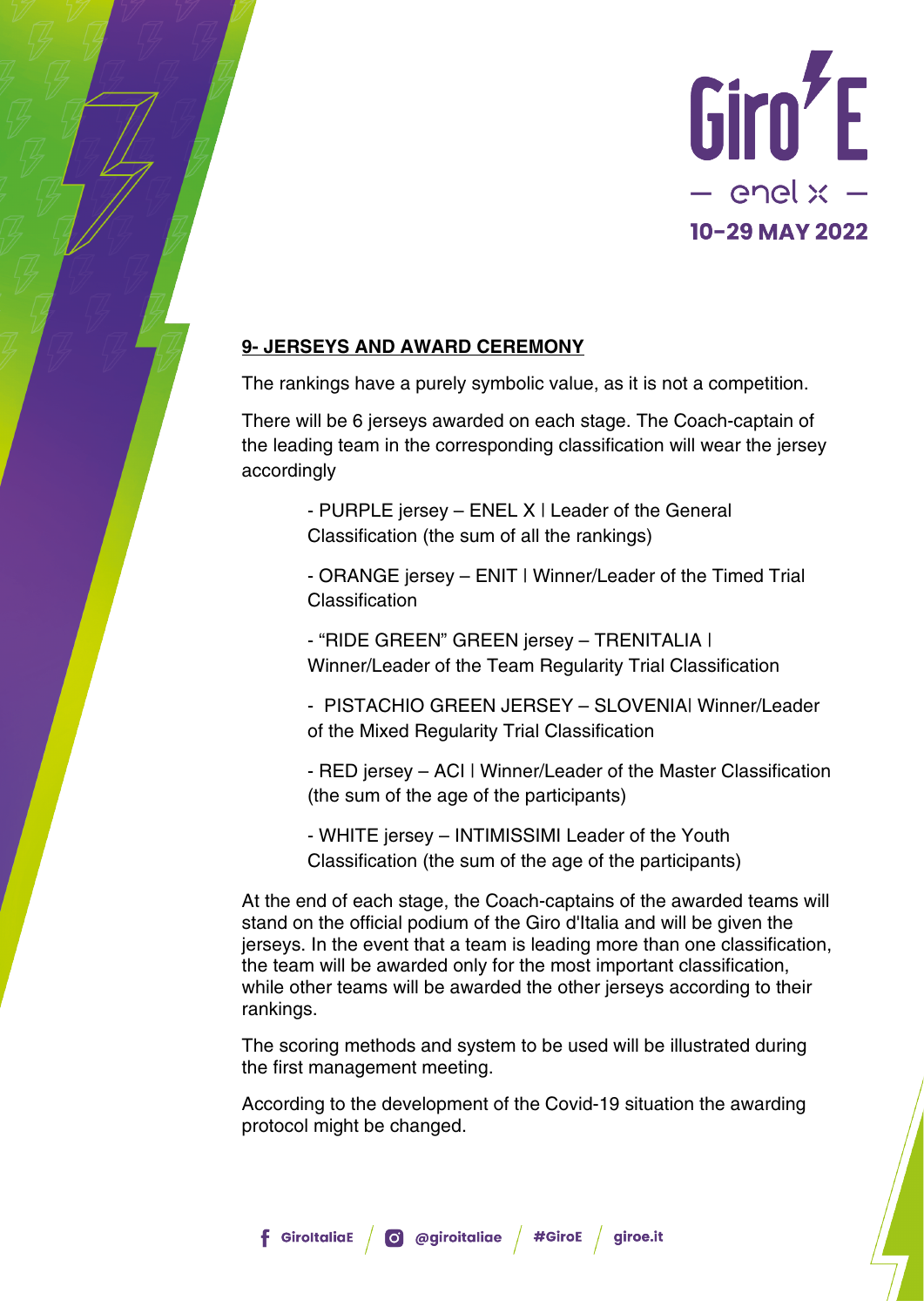

## **10- INSURANCE**

Without prejudice to the case of participating Teams holding a valid competition card issued by the Italian Cycling Federation and/or a sports promotion body recognized by CONI (that will be covered for accidents and permanent disability by the insurance in force with their own Federation/Body), all the other participants will be covered by accident insurance having a maximum of 80K for the event of death and 80k for permanent disability with 5% deductible. To activate this policy, each Team Manager must submit the list of participants to the Organisation two days before each stage, with all the requested personal information.

## **11- COVID-19 PREVENTIVE MEASURES**

RCS Sport, due to COVID 19 emergency and in compliance with the regulations issued by the Government, in agreement with the FCI, has outlined emergency containment measures and, in particular, measures required to avoid SARS-CoV-2 infection to be implemented so as to ensure sporting events with due regard for the health and safety of all those involved – the organiser, the athletes, the spectators, and any bystanders – who may be present in the different areas where a sporting event such as a cycling one is held.

- **It is mandatory that anyone who participate in the event – notwithstanding their roles – have the reinforced Green Pass**
- **Wearing FFP2 face masks is mandatory in the common areas, except in the race**

This provision, in force on the date of the drafting of these Regulations, might change before the beginning of the Giro-E according to the pandemic development and to the legal provisions in force then.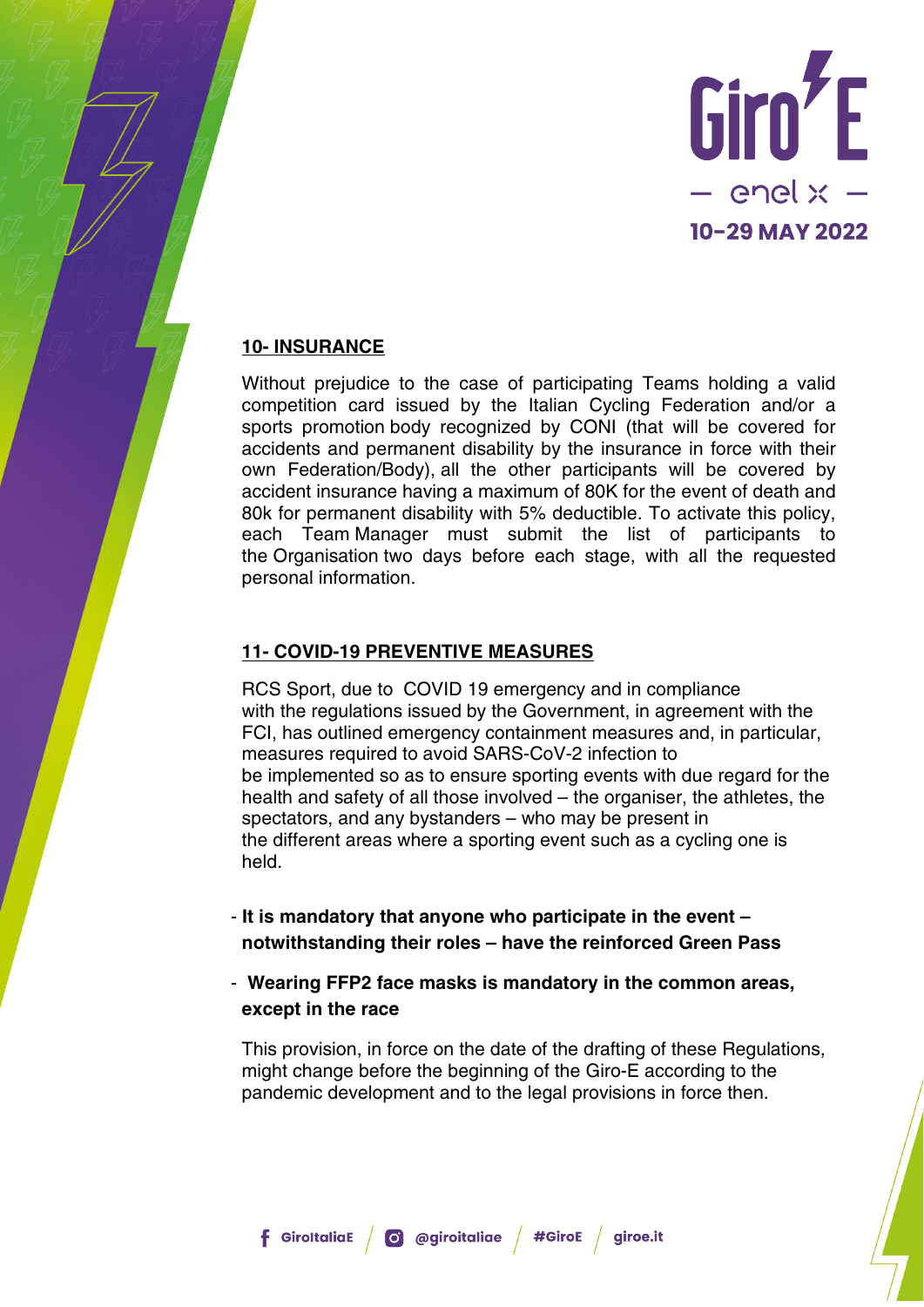

## **Rules of conduct and Provisions**

In the common areas, wearing FFP2 face masks and using hand sanitizer as well as interpersonal distancing are mandatory.

Riders and staff must remain in their dedicated areas.

## **Other provisions:**

Body temperature will be measured at the entry to the reserved areas.

In the reserved areas, hand sanitiser dispensers will be available.

The number of people in the reserved areas will be limited, and safety distancing must be maintained.

For the Start and Finish areas, RCS Sport will appoint a **Covid Managers** at the Start and the Finish. They will perform the role of coordinators for the implementation of the prevention and control measures. They will be the contact persons for staff involved in the implementation of the Plan.

In some particularly testing stages, it might be required a reduction in the number of participants per team and/or no access to the Hospitality areas for the accredited Team staff, so that the access for the riders shall be guaranteed.

## **12- STATEMENT OF LIABILITY, DISCLAIMER, AND PRIVACY:**

By taking part in the Giro-E, the participant declares that he/she fully understands and complies with these regulations and accepts the following statement of liability in all its parts.

*"I am aware that participating in the Giro-E and/or sporting events in general is a potentially risky activity. I declare that I am in good physical shape and sufficiently well trained to participate in the event, and that I have no contraindications reported by a professional doctor. I also declare that I have a medical certificate confirming my good health for non-competitive activities (a medical certificate*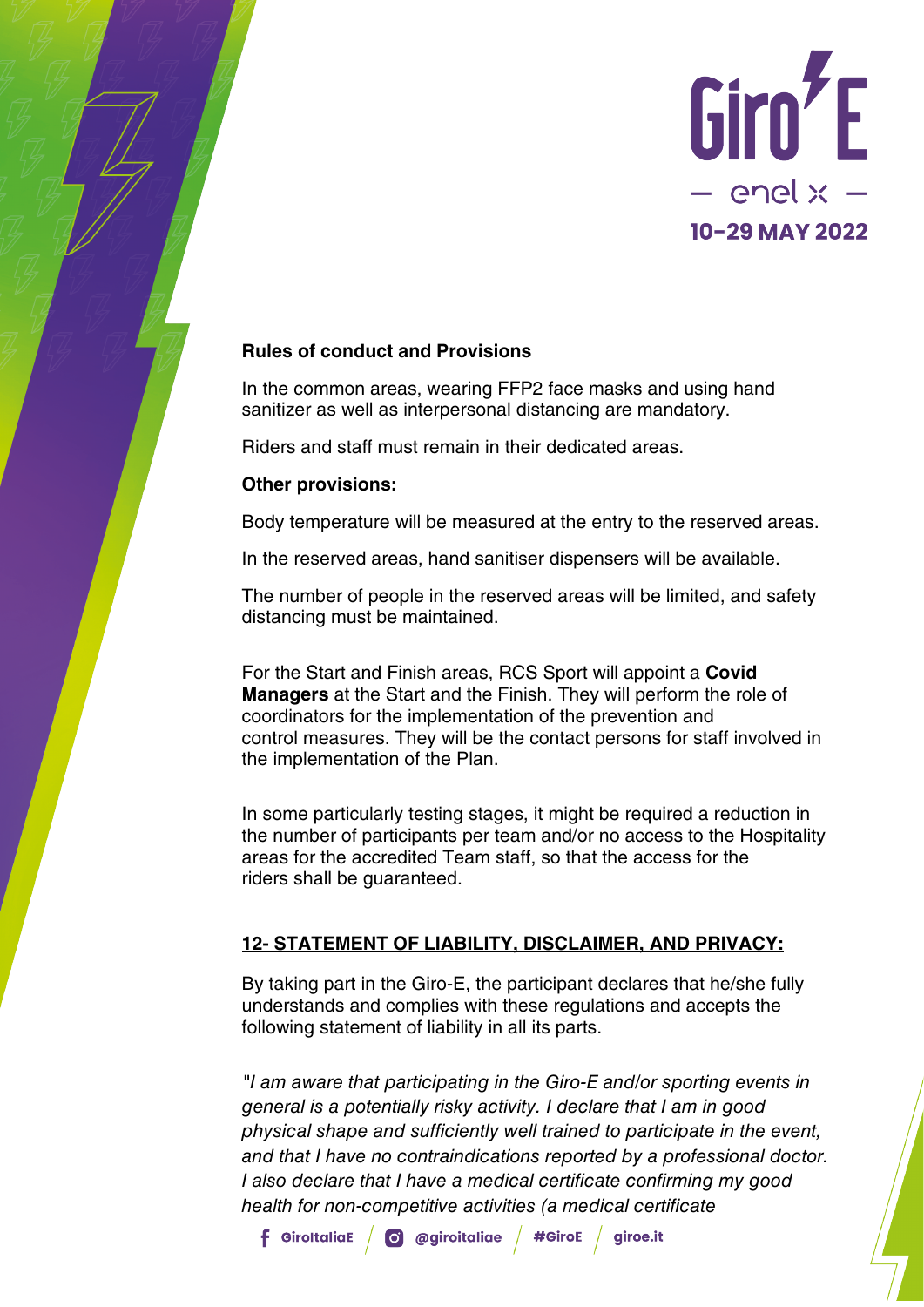

*for competitive cycling for the Coaches-captains). I further declare that I am participating voluntarily and assume all the risks arising from my participation in the event: crashes, contacts with vehicles, with other participants, spectators, or other, weather conditions, including torrid heat, extreme cold and/or high humidity, traffic and road conditions, every type of well-known risk that I have assessed. Being aware of the above, in the light of the acceptance of my participation, I, on my own behalf and in the interests of no one else, relieve and release RCS SPORT, the promoting bodies, the City Governments, all the Sponsors of the event, the respective representatives, successors, officers, directors, members, agents and employees of the aforementioned companies, of all present and future claims or liability of any kind, known or unknown, deriving from my participation in the event."*

DISCLAIMER for the use of the participant's images:

By participating in the Giro-E, the participant/athlete acknowledges that RCS reserves the exclusive right to use the images of the participants that portray them during the event. Without prejudice to the right of each participant to acquire souvenir images of the event for private and non-commercial use (and in any case not during the race) anyone outside RCS, or the entities with which it has professional and commercial relationships, is prohibited from acquiring images of the participants for commercial purposes, or to sell to the participants or third parties' images of people or things related to the event.

By participating in the GIRO-E, the rider/participant assigns exclusively to RCS, the right to the financial exploitation of still or moving images pertaining to him/her, taken on the occasion of his/her participation in the Giro-E, on all visual media, as well as on promotional and/or advertising materials produced and disseminated all over the world, for the maximum time provided for by current laws, regulations and treaties, including any extension that may be made to the scheduled period.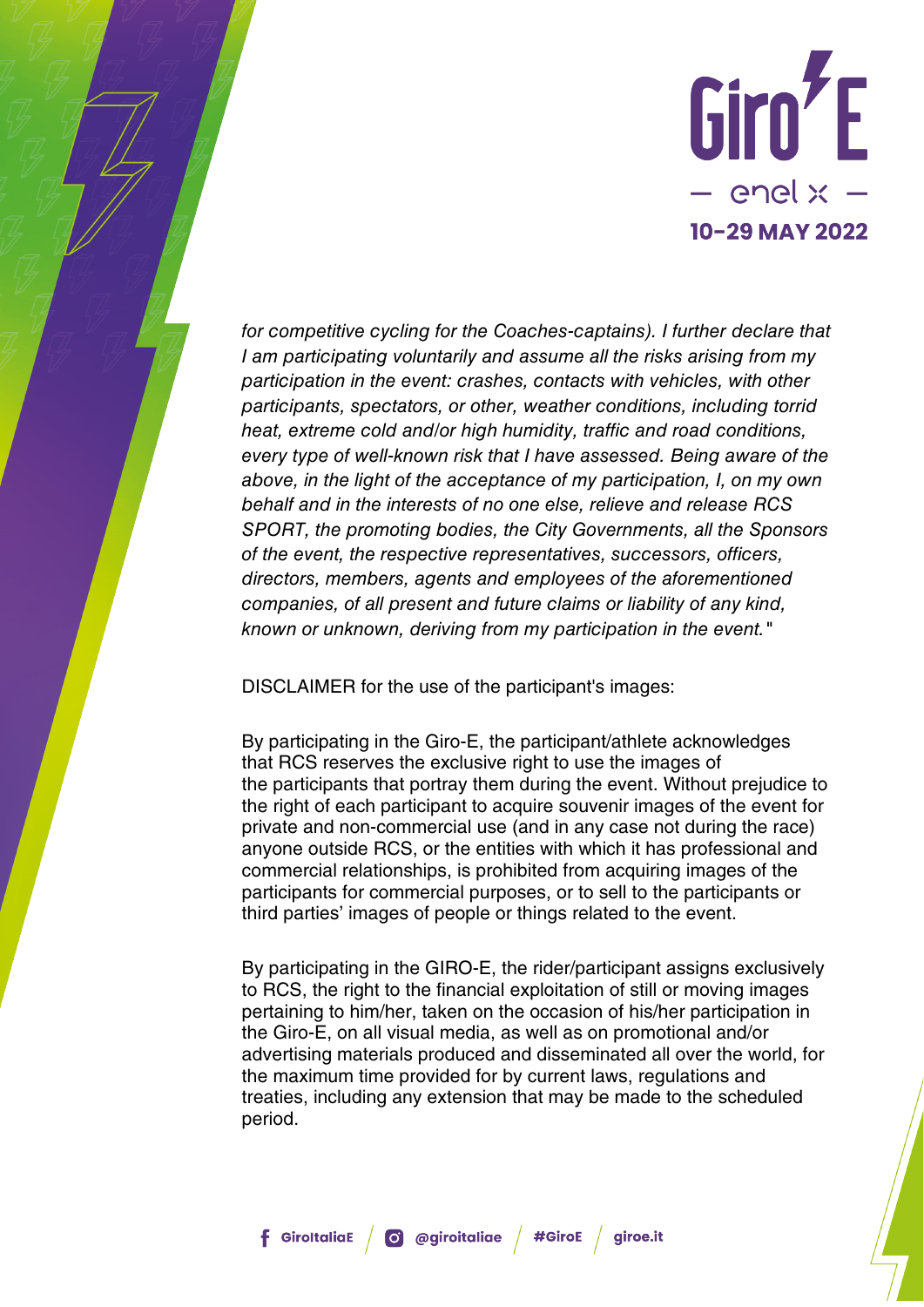

## **INFORMATION PURSUANT TO UE 679/2016 REGULATIONS (GDPR):**

We hereby inform you that the data provided will be processed by RCS Sport Spa, as Data Controller, for participation in the Event in order to send communications relating to the event and to provide information about future initiatives.

The provision of data is optional; however, without personal data and address, date of birth and e-mail, we will not be able to register you or to prepare customized communications for participation in the Event.

The data may be communicated, again for the aforementioned purposes, to companies that, as Data Processors, perform technical or organisational tasks on our behalf that are essential to the management of the participants in the Event.

The data will be processed by RCS Sport Spa using the methods and procedures necessary to enable you to participate and to be informed about the Event. The processing will be carried out using IT tools suitable for guaranteeing security and protection of confidentiality always, as required by the Regulation EU 679/2016.

In addition, with your express and explicit consent and within the limits and protections provided for by the Law, the data may be used for the sending of communications about the promotions, products, and services of third parties. The data will not be broadcast, they will also be processed by associating and integrating them with other data bases, the use of which is permitted by law.

We hereby inform you that Articles 15-22 of the Regulation EU 679/2016 grants the interested party the exercise of specific rights. Any time, by writing to the Data Processor c/o "RCS Sport Spa – Via Angelo Rizzoli, 8 – 20132 Milano, he/she will be able to obtain the updating, correction, consultation, cancellation or blocking of data free of charge.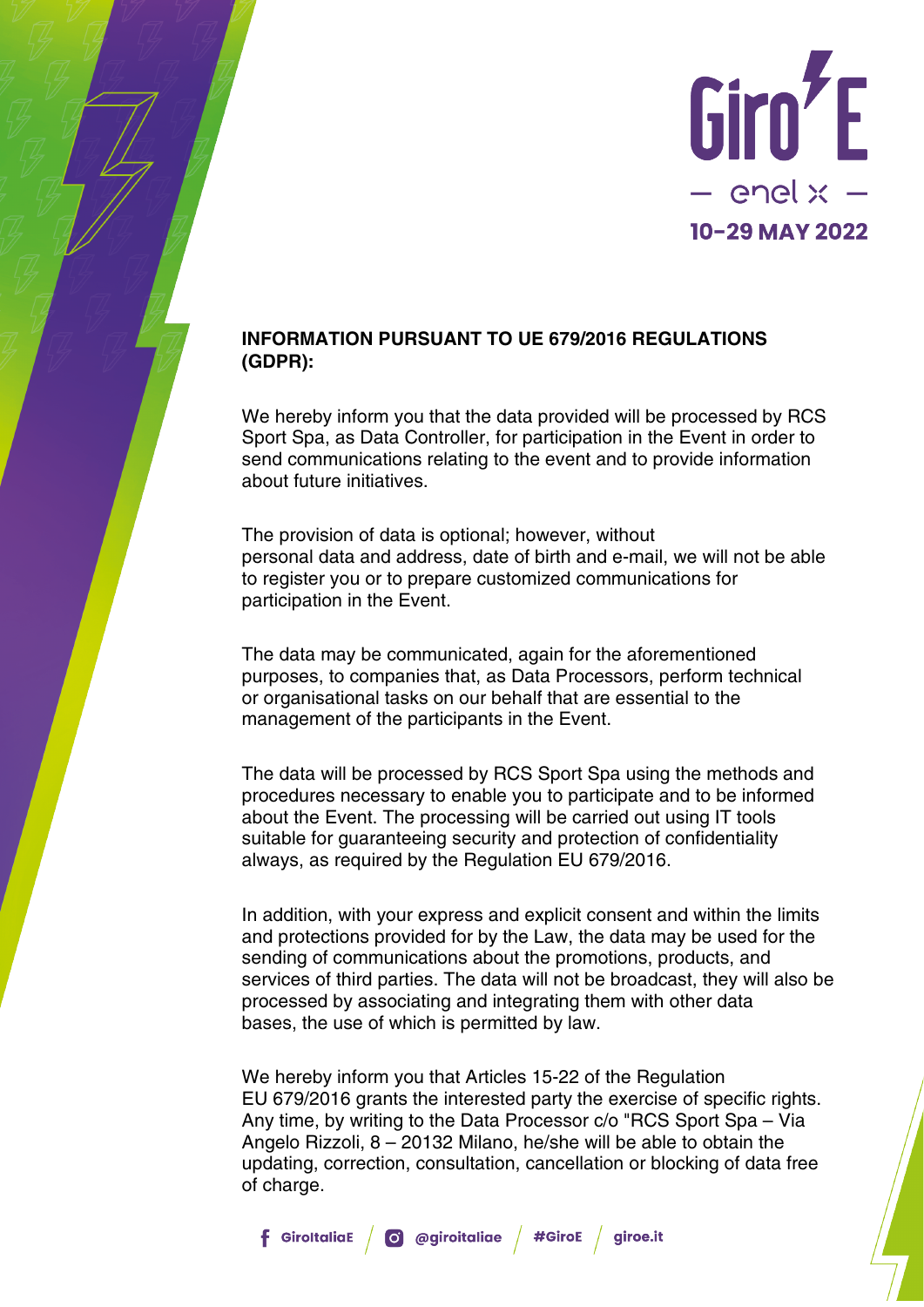

# **13- FINAL DISCLAIMERS**

If one or more stages of the event are cancelled and/or, in any case, not carried out for reasons not dependent on and/or not attributable to the wishes of the organisers, including the revocation by the competent Public Bodies of the authorisation to carry out the event, for any reason, the participant shall have nothing to claim from RCS Sport Spa, not even by way of reimbursement of the expenses incurred or those to be incurred. The Organisation reserves the right to modify these regulations at any time for reasons it deems appropriate for a better organisation of the race. Teams and participants acknowledge that this edition may be subject to variations in places and times which shall be suitably communicated to the participants.

A copy of these regulations will be provided by the Organisation to each Team Manager. They must be filled out and signed by each individual participant, together with the disclaimer form, and thereafter returned to the Organisation.

FOR READING AND ACCEPTANCE

\_\_\_\_\_\_\_\_\_\_\_\_\_\_\_\_\_\_\_\_\_\_\_\_\_\_\_\_\_\_\_\_\_\_\_\_\_\_\_

 $\Box$ ATE

THE TEAM MANAGER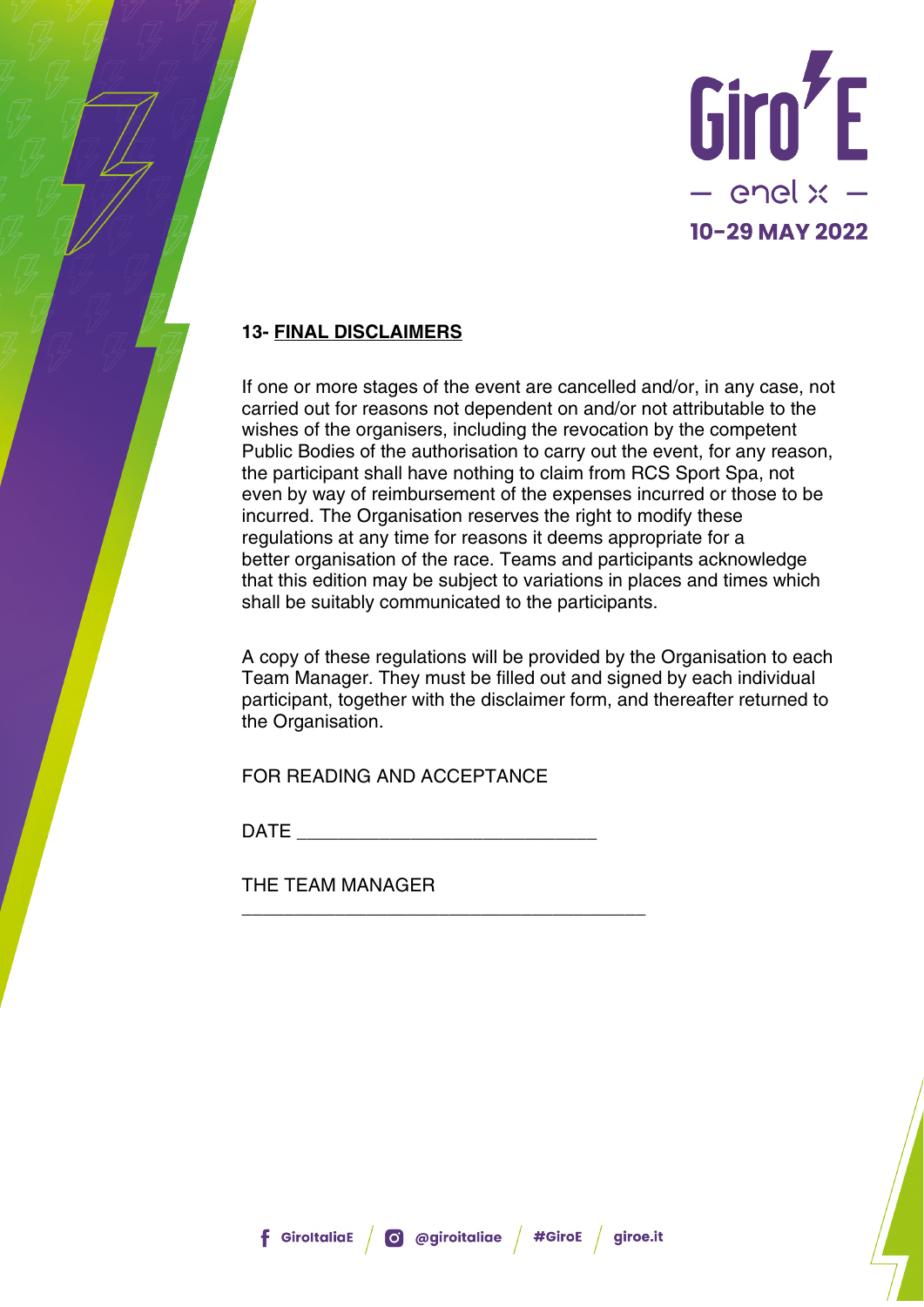

### **ANNEX**

### **RULES FOR TEAM PARTICIPATION – GIRO-E 2022**

- 1. Teams
- 2. Accreditations
- 3. Services provided by the Organisation
- 4. Participant registration

#### 1. TEAMS

Each Team that is regularly registered in the event has the right to include 6 participants per stage, including:

- 1 Coach-captain: an expert cyclist or a former professional rider with medical certificate of fitness for competitive cycling (mandatory). Riders who are contracted to World Tour teams, UCI Pro Teams or UCI Continental Teams are not allowed to participate. Riders who are contracted to UCI Women's Teams are allowed to participate.
- 5 Team members: they can change every day and must have at least a medical certificate good health for non-competitive activities

#### A- Team Managers

The Team must have a person in charge, the Team Manager, who needs to be attending the event. The Team Manager shall:

> • Be the contact person with the organisation for all eventrelated communications and activities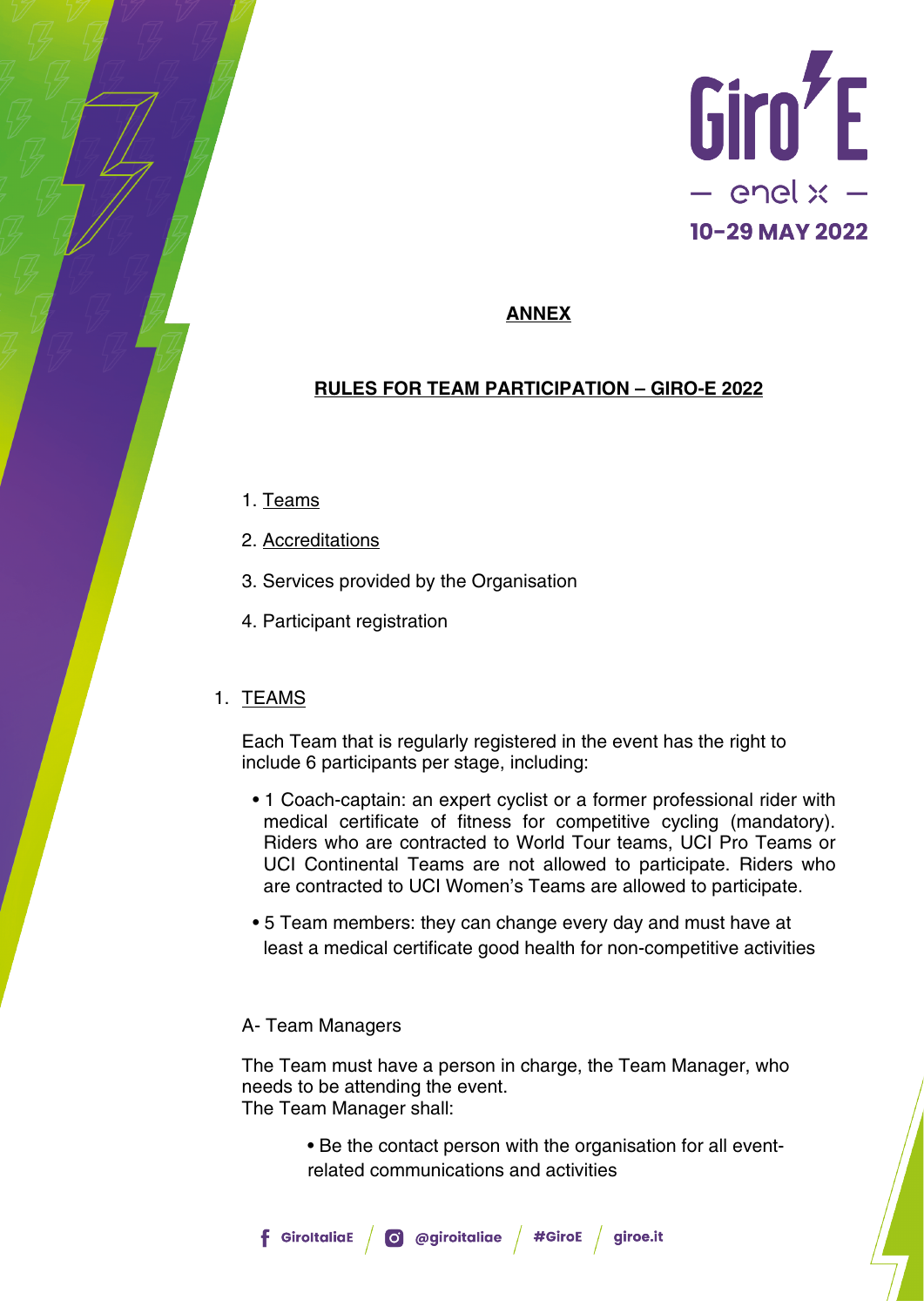

• Participate mandatorily in all official and special management meetings

• Register his own team members (48 hours before the stage start) through the dedicated web portal

• Pick up the body numbers, the transponders and accreditation of the team members on a daily basis

• Pick up the team car number indicating the place in the stage convoy and stick it on the car every day

• Check the switch and proper functioning of the supplied radio every day

- Fix the transponder on the e-bikes of the team members
- Return the transponders at the stage finish to the time keeping staff

Each Team has the right for 3 accredited vehicles, including 1 team car and 2 support vehicles (second team car, van, etc.)

### B- Coach-captain

The Coach-captain is the expert rider leading the team. His role is to support the participants, giving them all the information concerning the stage, how the e-bikes work, event regulations, safety and security, which clothes to wear and food to eat, as well as to support his/her own team members for any need.

### C- Vehicles

The official vehicle of the Team is the Team car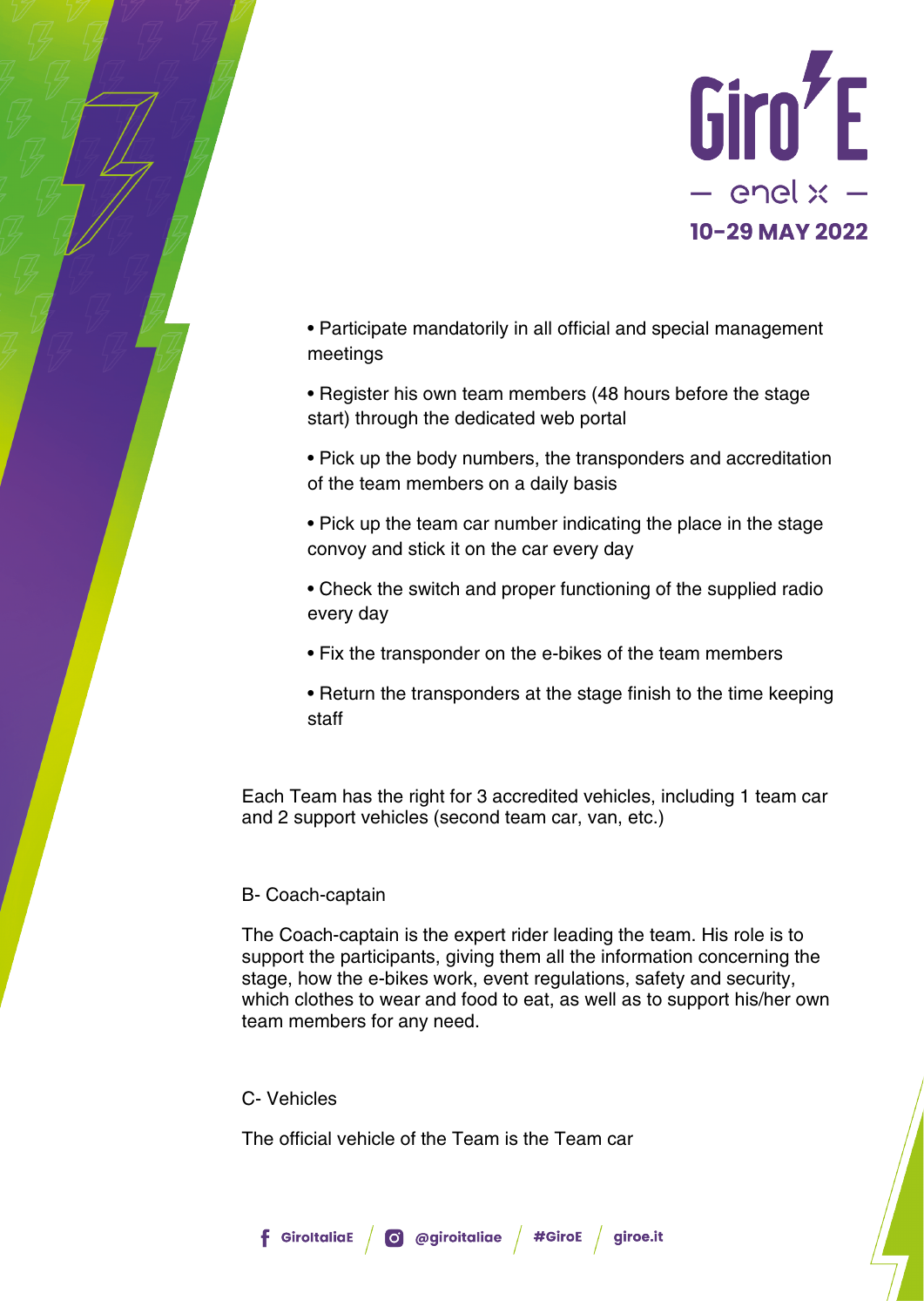

- It is the supporting vehicles for the team members during the race, and it is compulsorily equipped with a bike rack
- The team car driver must have a FCI/UCI in-race driving qualification. Otherwise, the driver shall compulsorily take part in the training meeting organized by RCS on the day before the start of stage 1.

#### Other support vehicles

Any other vehicle, such as support van for equipment/e-bikes and vehicle to transport team members, up to a maximum of two vehicles, will be equipped with a special sticker plate and will be allowed to enter back in the Giro-E convoy in the positions they will be instructed to.

Each Team must be equipped and arranged to ensure assistance for all the team members, during the race, in the event of any withdrawal and in the event of transfer by vehicle.

#### D- E-bikes

Only pedal-assisted bicycles (E-road bikes and/or E-Gravel bikes) complying with the Italian and European laws and the Italian Cycling Federation regulations are admitted.

"EU Directive 2002/24/EC defines e-bikes as vehicles 'equipped with an auxiliary electric motor having a maximum continuous rated power of 0.23 kWm, the output of which is progressively reduced and finally cut off when the vehicle reaches a speed of 25 km/h, or sooner, if the cyclist stops pedalling."

The Team must notify the organisation as to the e-bike specifications by 15 April 2022.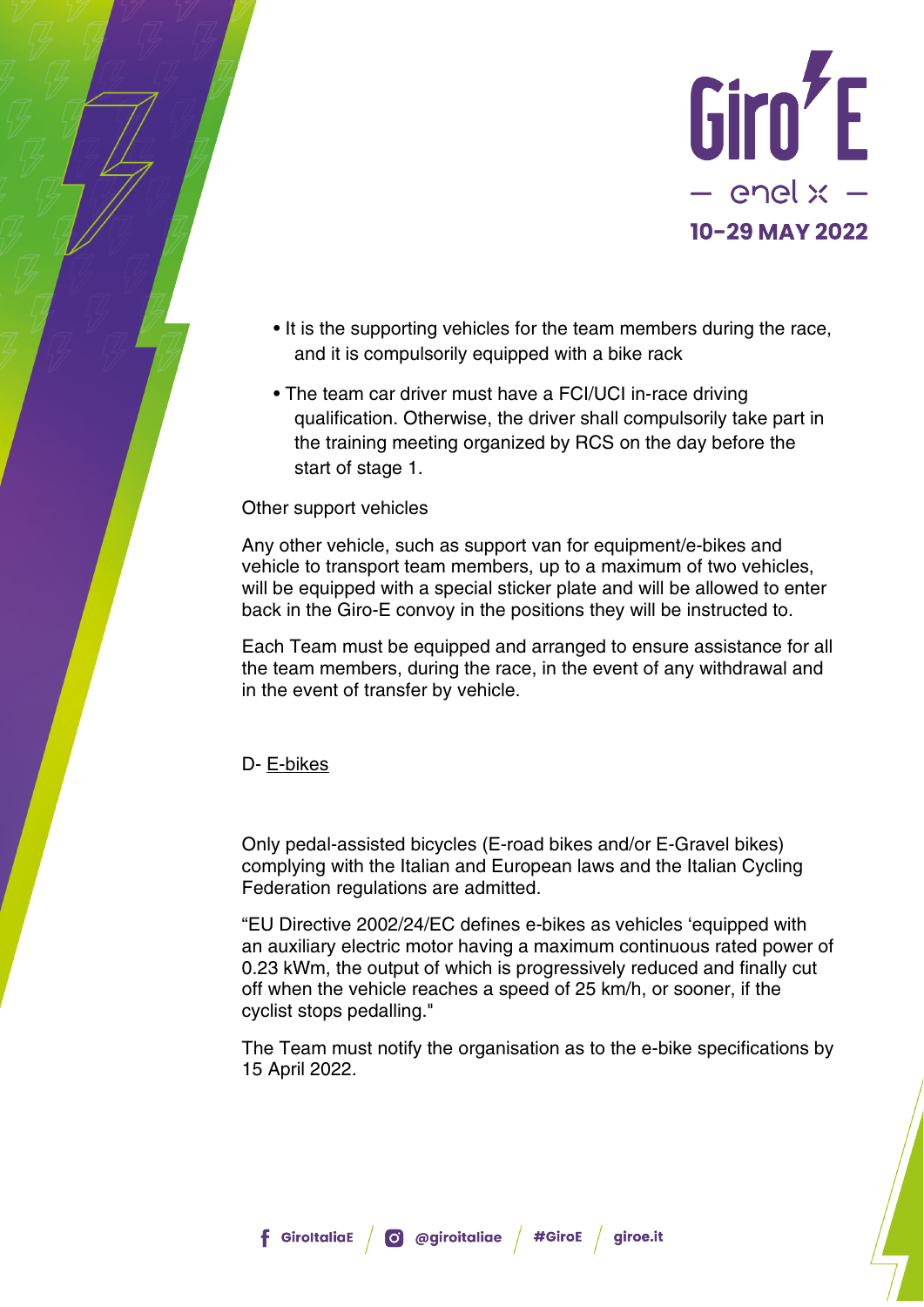

## E- *Equipment provided by the team/participant:*

- Compulsory approved helmet
- Racing kit (the same for all the team members)
- Fast-release road cycling shoes are strongly recommended (strongly not recommended: trainers, sneakers, …)
- Cycling sunglasses
- E-bike
- Spare batteries and spare parts
- Extra thermic clothing (in the event of stages with bad weather conditions)

The Team shall be autonomous in looking for and booking the hotels during the entire duration of the event.

Blue Team Travel, our travel agency can support you with special prices for those who need it.

## 2. ACCREDITATION

Each participant will be given an accreditation in order to access the following areas:

- Team paddocks at the start
- Race
- Sign-on podium

**f** GiroltaliaE  $\int$  **O** @giroitaliae  $\int$  #GiroE  $\int$  giroe.it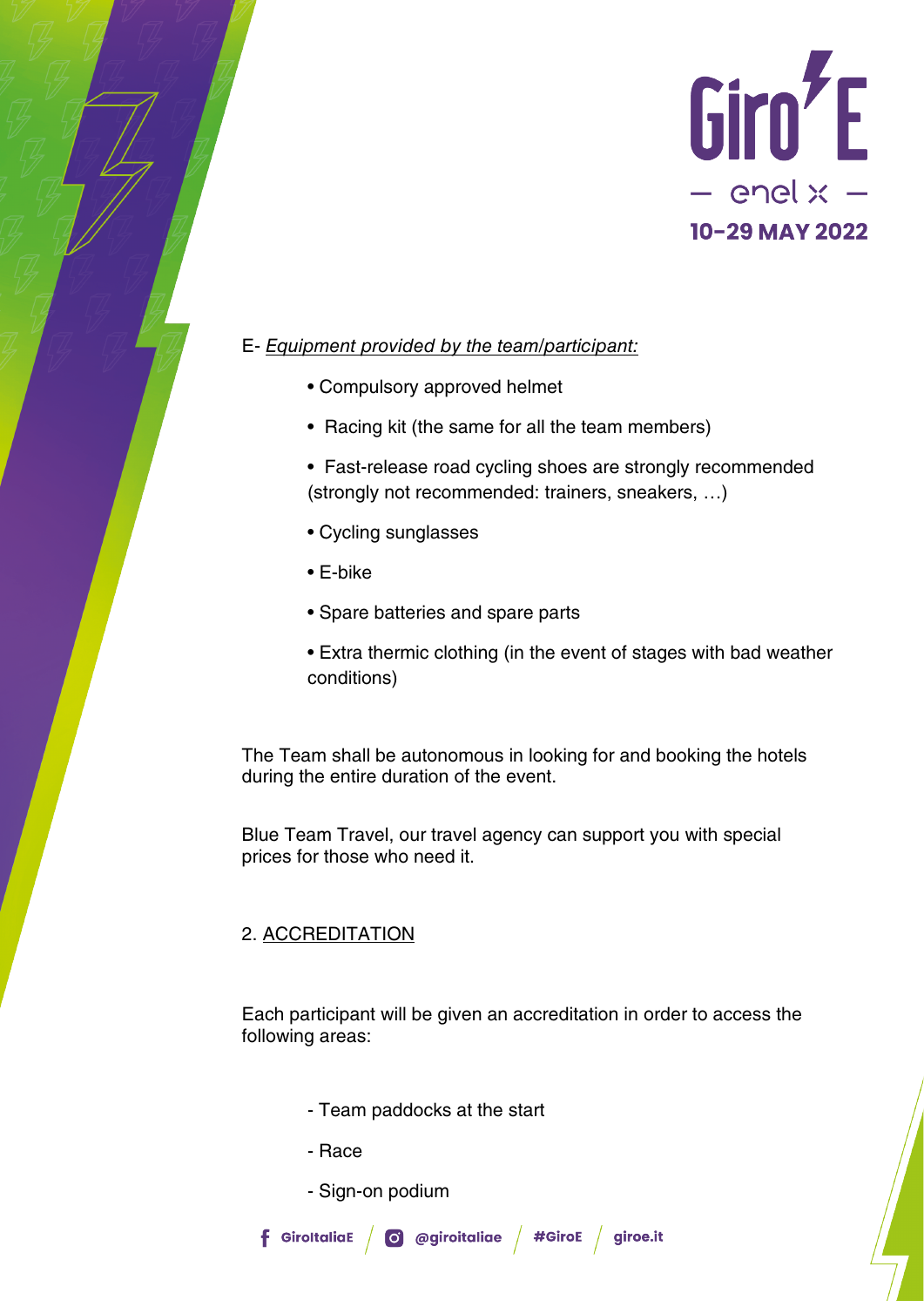

- Start Hospitality
- Finish Hospitality
- Team vehicle park at the finish
- Finish
- Showers
- Shuttle to return (upon booking)

Accreditation is strictly personal and cannot be given to third party.

The Team Manager and another team member will be given an accreditation with their names. This accreditation allows them to enter the same areas reserved to the participants. Here also, the accreditation is strictly personal and cannot be given to third party.

Any other team member (drivers, mechanics, assistance) who is regularly accredited will be given an accreditation in order to access:

- Team Paddock
- Race
- Team vehicle park at the finish

### 3. SERVICES PROVIDED BY THE ORGANISATION

- GPS transponders to be fixed on the e-bikes
- Body number and frame number for the participants. The body number must be attached in the middle at the bottom of the back of the team jersey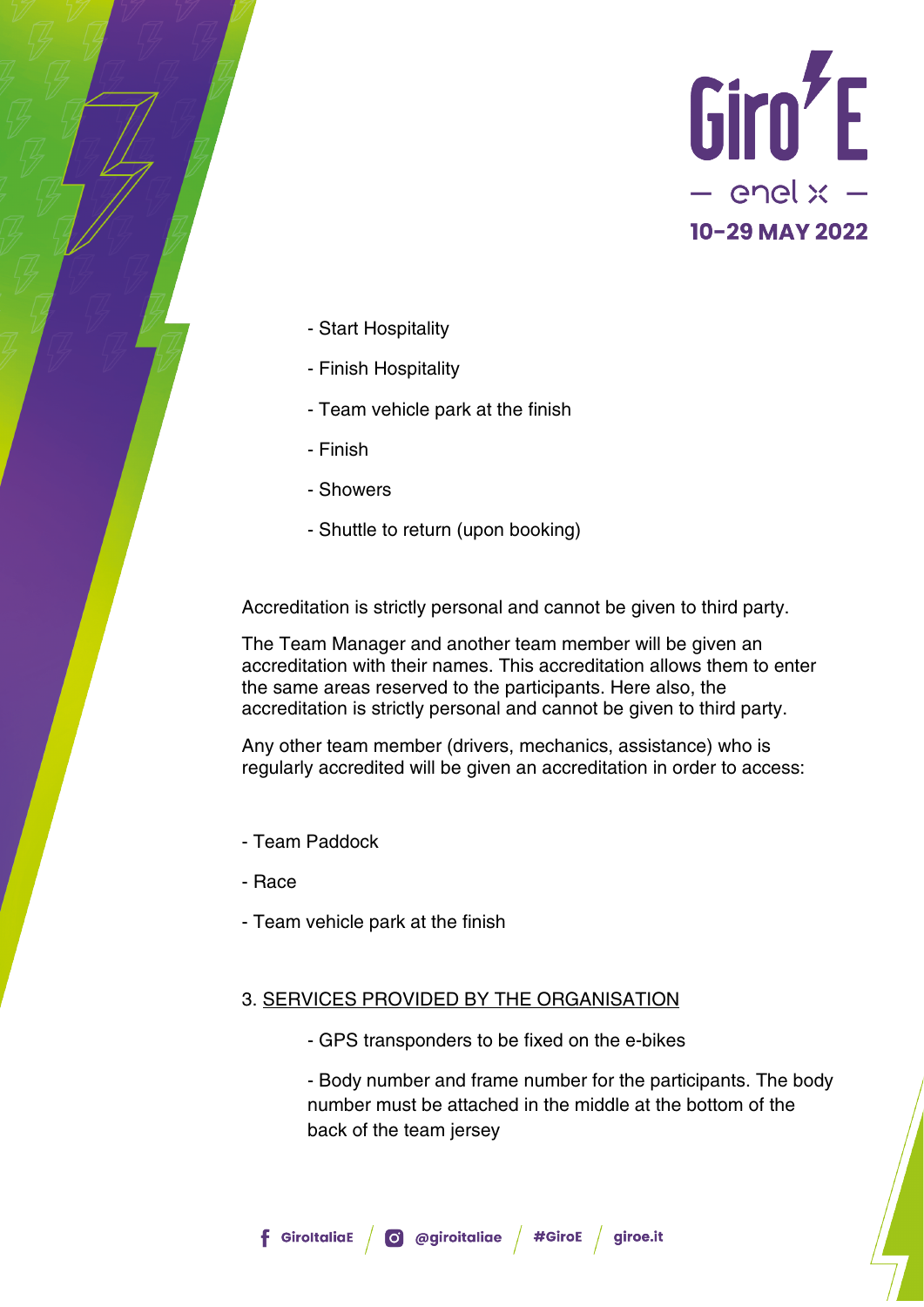

- Shower facilities and changing rooms will be available depending on covid-19 regulations and the logistics of the finish area

- Parking service at the start:

- o Paddocks for the teams
- o Parking reserved to participants only (the participants are given a specific sticker plate to be attached on their cars. The team managers must notify the organiser the car plates of the participants using the parking lot 48 hours in advance)
- Parking service at the finish for the teams

- Shuttle service: The organiser provides a shuttle service to go back to the start city reserved to the daily participants only

- o The team managers shall notify the organiser the list of their team members using this service 3 days in advance
- o In the hospitality area a contact person from the organisation will manage the shuttle service (confirmations, any changes, any issues, …)
- o The shuttle, waiting in the team parking at the finish, will leave approx. 30' after the end of the stage of the Giro d'Italia

## 4. HOW TO REGISTER THE PARTICIPANTS

The Team Manager must submit the list of the participants at least 48 hours before each stage by entering the team members through a specific portal and access keys that will be communicated individually.

In order to properly complete the registration, each form must have the following information:

**f** GiroltaliaE  $\int$  **O** @giroitaliae  $\int$  #GiroE  $\int$  giroe.it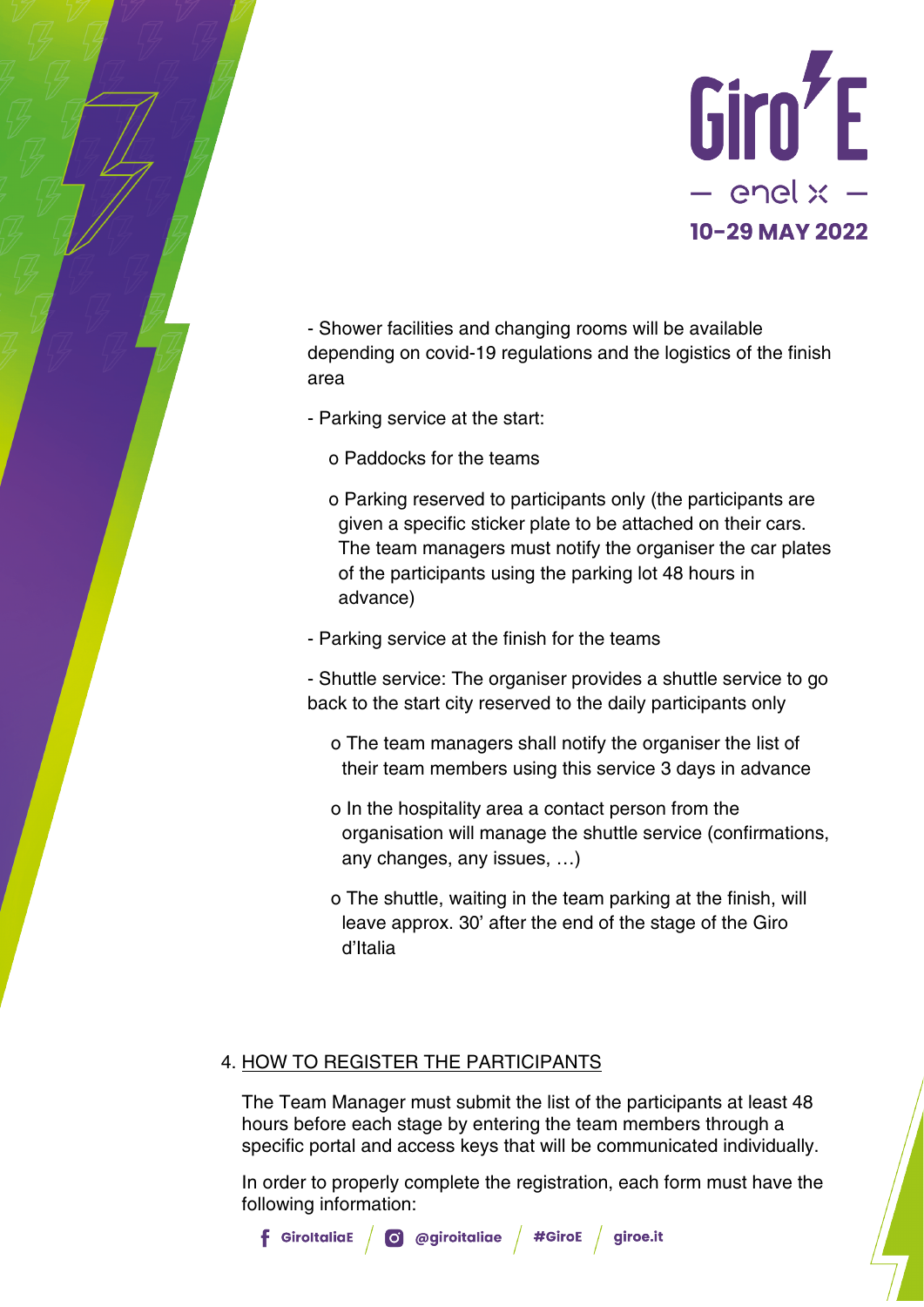

- Name and surname of the participant
- Place and date of birth (participants must be over 17 years old)
- Tax registration number
- Car registration number (if parking is required)
- Shuttle service
- If registered for cycling, declare for which organisation
- If not registered, however, a copy of the medical certificate confirming the participant's fitness (either for competitive or notcompetitive activities, depending on the participant's role); a copy to be uploaded on the portal

As soon as available, each team manager will receive a user's handbook about how to use the portal. Once entered, each individual participant will receive an email with a link to confirm his/her registration and acceptance of the event Regulations.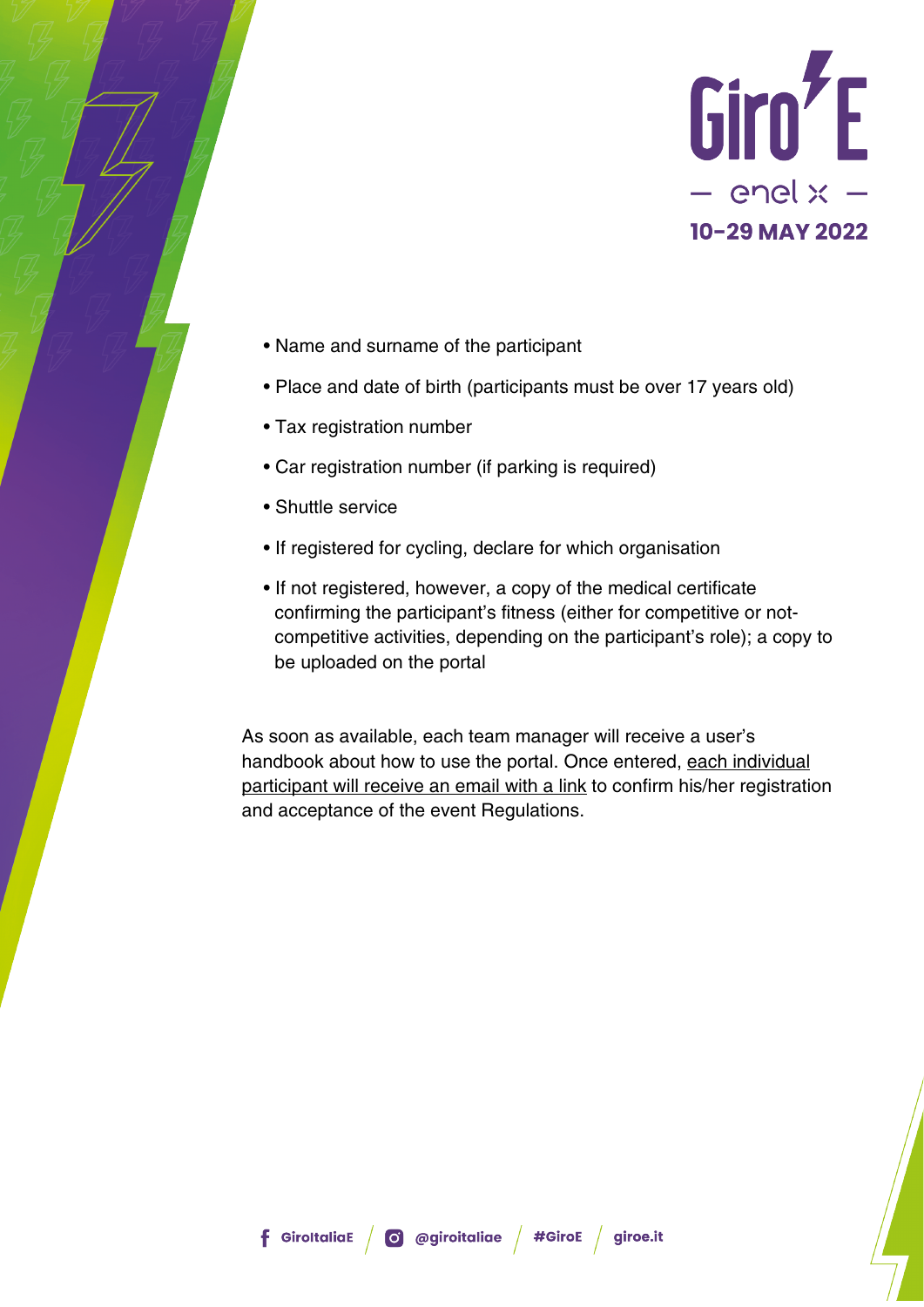

# **DISCLAIMER OF LIABILITY**

| I, THE UNDERSIGNED                     |                 |
|----------------------------------------|-----------------|
| <b>SURNAME</b>                         |                 |
|                                        |                 |
|                                        |                 |
|                                        | <b>PROVINCE</b> |
| POSTCODE________                       |                 |
| TAX REG. N                             |                 |
| PHONE NUMBER MOBILE                    |                 |
| EMAIL <b>EMAIL</b>                     |                 |
| <b>COMPETITION CARD No. (if owned)</b> |                 |

## DECLARE

- 1. that I am in possession of a medical certificate confirming my good health; if I'm a Captain, a medical certificate of fitness for competitive cycling (copy attached)
- 2. that I am in a psychological and physical condition suitable for this activity
- 3. that I have not taken and will not take drugs and/or psychotropic substances in the 48 hours preceding the activity, nor am I under the influence of drugs, nor have I consumed alcoholic drinks or food excessively
- 4. that I am aware of the risks, both foreseeable and unforeseeable, connected with the practice of the activity.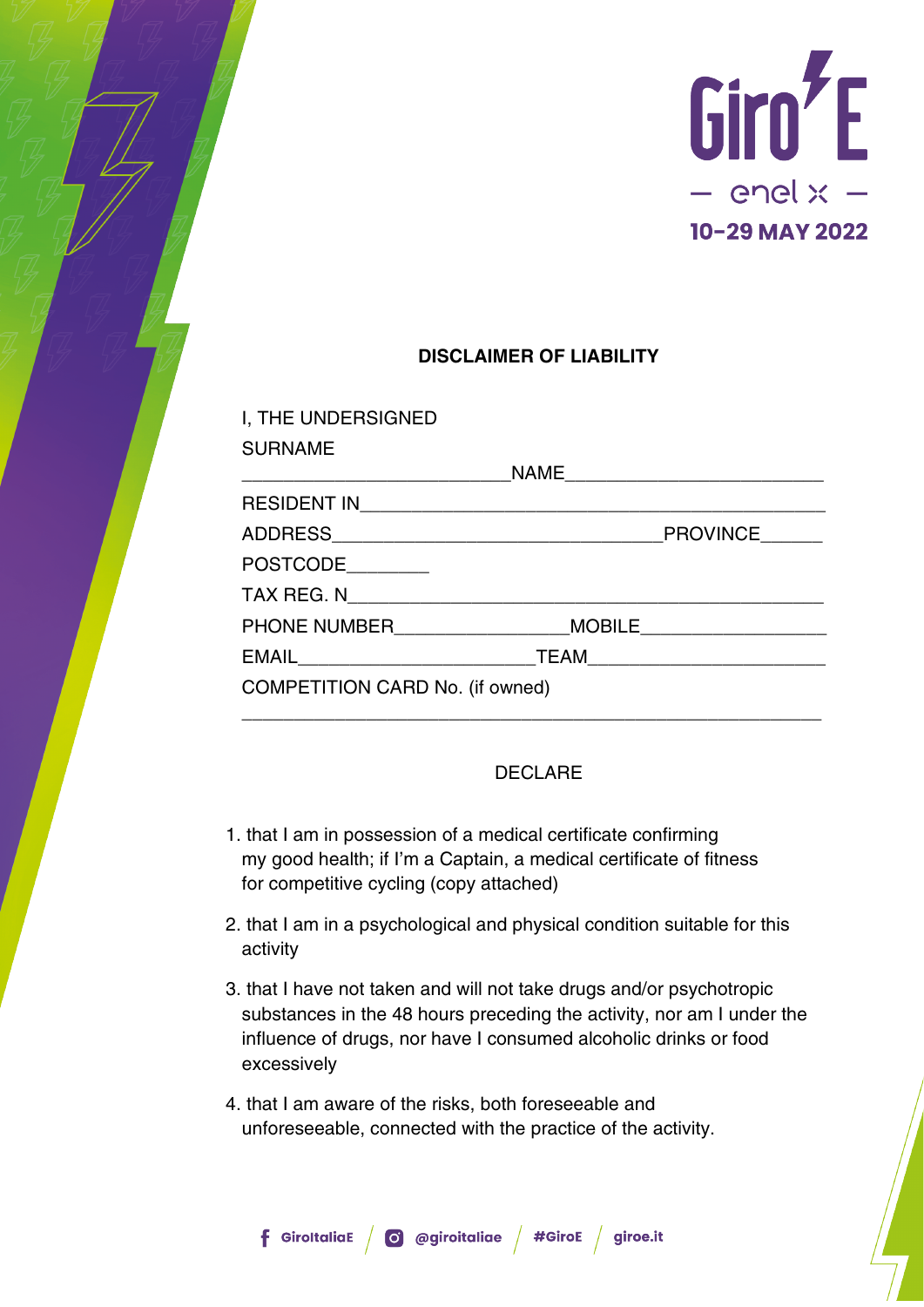

# I FURTHER DECLARE

- 5. that I will henceforth assume any and all liability regarding my person, for personal damage and/or that of other persons (and/or things) due to behaviour on my part that does not comply with the rules
- 6. for me, as well as for my heirs and/or assignees, to keep RCS SPORT SPA and RCS SPORTS & EVENTS srl, its co-workers or/and employees, as well as their heirs and/or assignees harmless from any liability for injury, death and/or any damage (also caused by third parties), that should result to my person on the occasion of and due to the activity carried out at the Giro-E
- 7. that I have carefully read and evaluated the contents of this document and that I clearly understood the meaning of each point before signing it. I fully understand and agree with the purposes of these rules which are established for my safety and that failure to respect them can put both me and my teammates in a dangerous situation. For the purposes of Articles 1341 and 1342 of the Italian Civil Code, I declare that I specifically approve points 1, 2, 3, 4, 5, 6, 7, 8 of this document.

Place and date

Signature \_\_\_\_\_\_\_\_\_\_\_\_\_\_\_\_\_\_\_\_\_\_\_